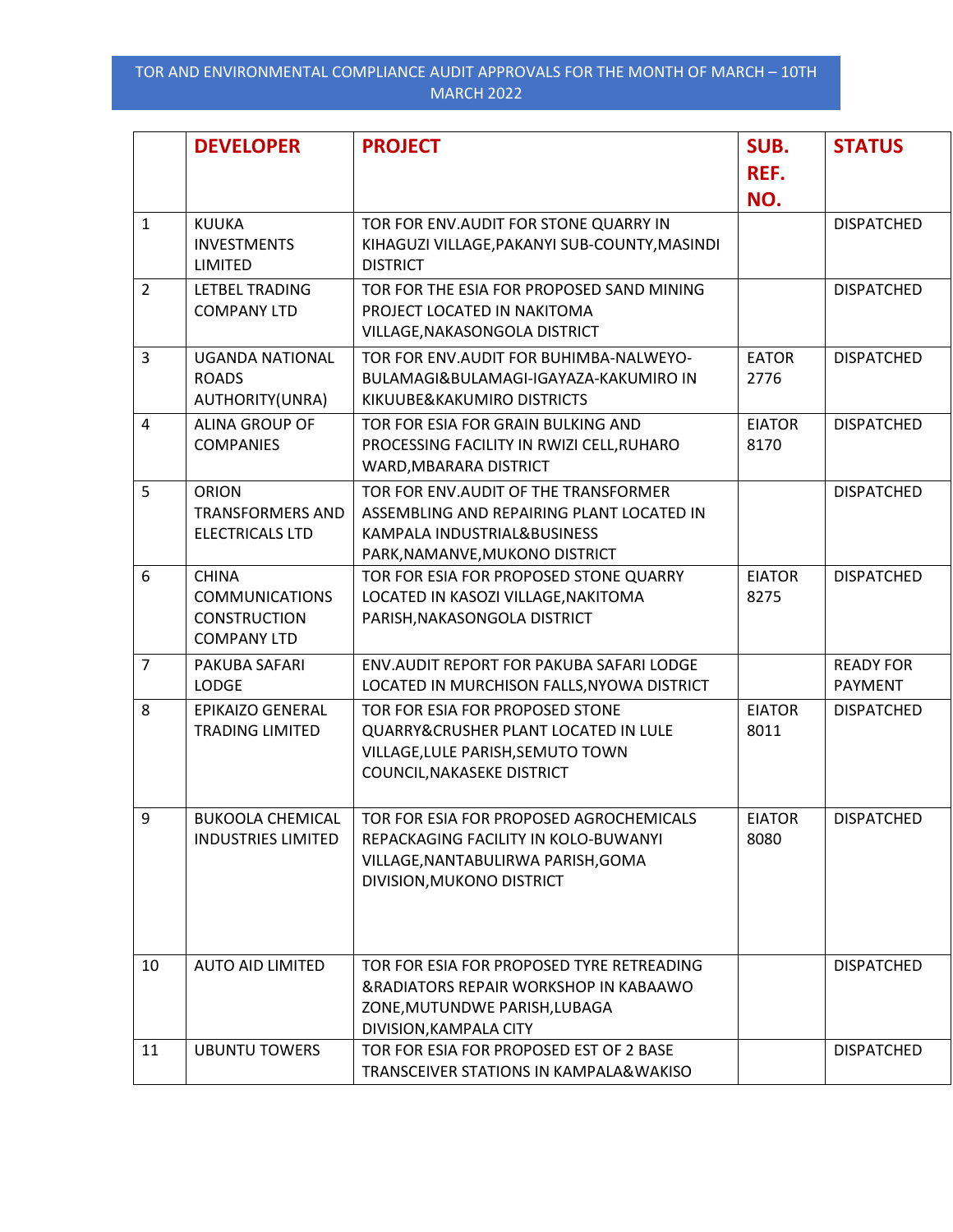| 12 | <b>UBUNTU TOWERS</b>                             | TOR FOR PROPOSED 8 GREENFIELD BASE<br>TRANSCEIVER LOCATED IN<br>BUKWO,LAMWO,KOBOKO,SEMBABULE,NWOYA,LIR<br>A, BUIKWE AND KUMI                                                          | <b>EIATOR</b><br>8296 | <b>DISPATCHED</b> |
|----|--------------------------------------------------|---------------------------------------------------------------------------------------------------------------------------------------------------------------------------------------|-----------------------|-------------------|
| 13 | <b>UBUNTU TOWERS</b>                             | TOR FORPROPOSED 14 BASE TRANSCEIVER<br>STATIONS FOR UBUNTU TOWERS LOCATED IN<br>DIFFERENT DISTRICTS OF UGANDA                                                                         | <b>EAITOR</b><br>8311 | <b>DISPATCHED</b> |
| 14 | <b>UBUNTU TOWERS</b>                             | TOR FOR PROPOSED CONSTRUCTION OF 17 UBUNTU<br>TOWERS BASE TRANSCEIVER STATIONS IN<br>DIFFERENT DISTRICTS OF UGANDA                                                                    | <b>EIATOR</b><br>8295 | <b>DISPATCHED</b> |
| 15 | <b>UBUNTU TOWERS</b>                             | TOR FOR PROPOSED CONSTRUCTION OF 16 UBUNTU<br>TOWERS BASE TRANSCEIVER STATIONS LOCATED IN<br>DIFFERENT DISTRICTS OF UGANDA                                                            | <b>EIATOR</b><br>8294 | <b>DISPATCHED</b> |
| 16 | <b>MUSANA</b><br>MANUFACTURING                   | ESIA FOR PROPOSED PLYWOOD MANUFACTURING<br>FACILITY IN LUBUMBA VILLAGE, MYANZI<br>PARISH, KASSANDA DISTRICT                                                                           | <b>EIS 8868</b>       | <b>DISPATCHED</b> |
| 17 | <b>BIRUS PROPERTY</b><br><b>SERVICES LIMITED</b> | TOR FOR ESIA FOR PROPOSED CONCRETE PRODUCTS<br>MANUFACTURING FACILITY IN KITAKA<br>ZONE, BUSEGA-LUBAGA DIVISION, KAMPALA CITY                                                         | <b>EIATOR</b><br>8254 | <b>DISPATCHED</b> |
| 18 | OIL PALM (U) LTD                                 | ENV. AUDIT OF OPERATIONS OF PALM OIL MILL AND<br>SUPPORT FACILITIES ON BUGALA<br>ISLAND, BUKUZINDO VILLAGE, BBETA<br>PARISH, KALANGALA DISTRICT                                       |                       | <b>DISPATCHED</b> |
| 19 | OIL PALM (U) LTD                                 | TOR FOR ENV. AUDIT FOR THE OPERATIONS OF THE<br>OIL PALM MILL, ASSOCIATED<br>FACILITIES&PLANTATION ON BUGALA<br>ISLAND, BWENDERO VILLAGE, BUJJUMBA SUB-<br>COUNTY, KALANGALA DISTRICT | <b>EATOR</b><br>2725  | <b>DISPATCHED</b> |
| 20 | <b>AUROMEERA</b><br><b>INDUSTRIES (U) LTD</b>    | TOR FOR ENV.AUDIT FOR THE WOVEN<br>POLYPROPYLENE BAGS MANUFACTURING FACTORY<br>LOCATED IN MASESE 1 VILLAGE, SOUTH<br>DIVISION, JINJA DISTRICT                                         | <b>EATOR</b><br>2777  | <b>DISPATCHED</b> |
| 21 | <b>OXYGAS UGANDA</b><br>LIMITED                  | TOR FOR ESIA FOR REHABILITATION& DEV'T OF A<br>NEW ARGON PLANT ON JINJA ROAD, NAKAWA<br>INDUSTRIAL AREA, KAMPALA DISTRICT                                                             | <b>EIATOR</b><br>8217 | <b>DISPATCHED</b> |
| 22 | <b>KAMPALA CAPITAL</b><br><b>CITY AUTHORITY</b>  | TOR FOR ESIA FOR THE CLOSURE OF KITEEZI<br>LANDFILL LOCATED IN LUSANJA VILLAGE, KITEEZI<br>WARD, KASANGATI TOWN COUNCIL, NANGABO SUB-<br><b>COUNTY, WAKISO DISTRICT</b>               | <b>EIATOR</b><br>8150 | <b>DISPATCHED</b> |
| 23 | <b>ELVIS ALLAN</b><br><b>MBONYE</b>              | PROJECT BRIEF FOR RECREATION FACILITY LOCATED<br>IN BULEGA VILLAGE, NALUGALA WARD, KATABI<br>TOWN COUNCIL, WAKISO DISTRICT                                                            | PB 4136               | <b>DISPATCHED</b> |
| 24 | <b>JAFRA SERVICE</b><br><b>STATION</b>           | TOR FOR ENV. AUDIT FOR JAFRA FUEL STATION<br>LOCATED ALONG JINJA-KAMULI ROAD, KAMULI<br>VILLAGE, LUBAGA PARISH, MPUMUDDE-KIMAKA<br>DIVISION, JINJA DISTRICT                           | EA 10612              | <b>DISPATCHED</b> |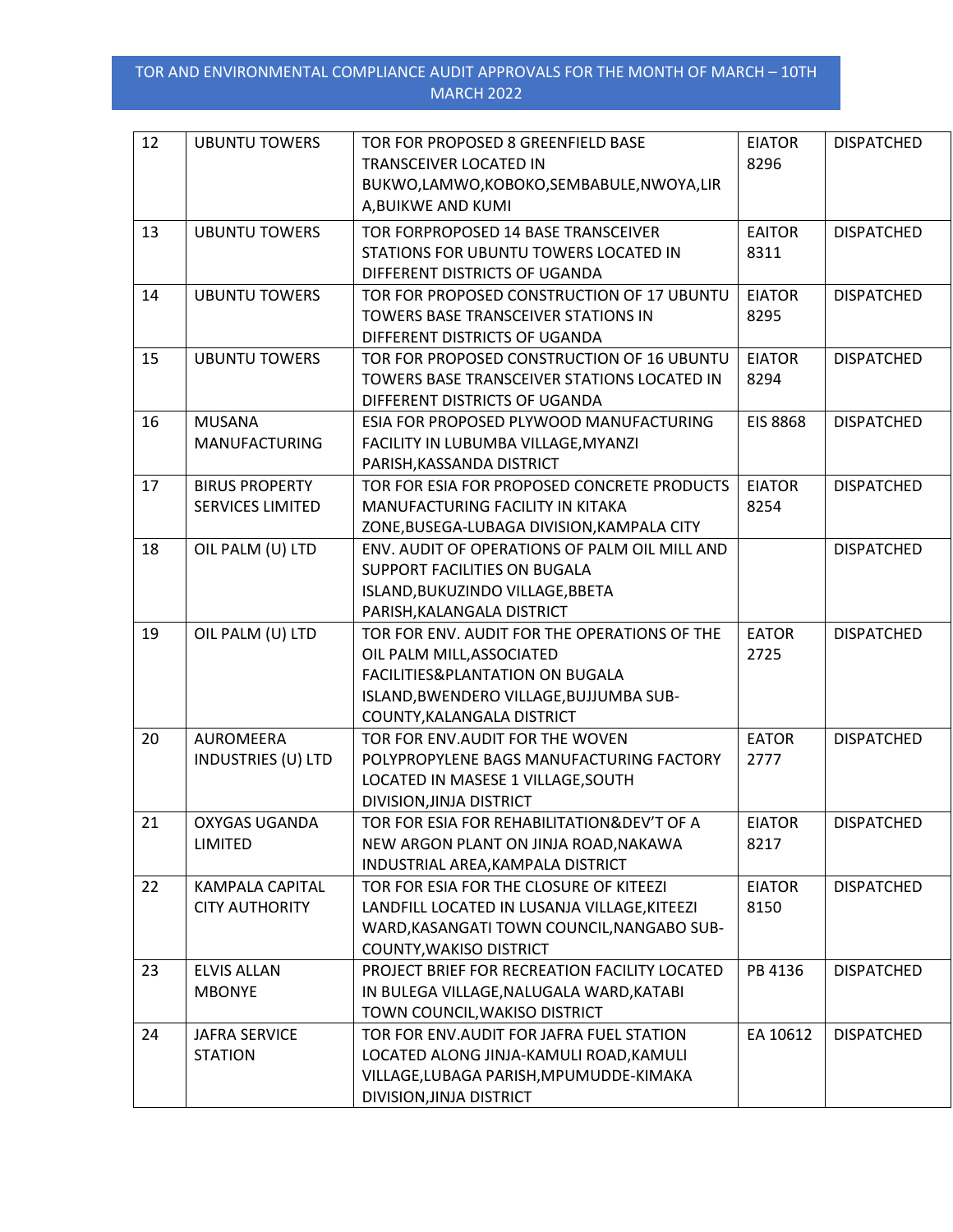| 25 | <b>UGANDA</b>                              | TOR FOR THE PROPOSED MIXED USED MULTI           | <b>EIATOR</b> | <b>DISPATCHED</b> |
|----|--------------------------------------------|-------------------------------------------------|---------------|-------------------|
|    | MANAGEMENT                                 | PURPOSE BUILDING ALONG JINJA ROAD, NGABO        | 8070          |                   |
|    | <b>INSTITUTE</b>                           | CELL, KOLOLO-1V PARISH, KAMPALA CITY            |               |                   |
| 26 | <b>MBABAZI FAITH</b>                       | TOR FOR ESIA FOR THE PROPOSED FUEL SERVICE      |               | <b>DISPATCHED</b> |
|    |                                            | STATION LOCATED IN NABWERU SOUTH CELL-111       |               |                   |
|    |                                            | VILLAGE, NABWERU SOUTH PARISH, NANSANA          |               |                   |
|    |                                            | MUNICIPALITY, WAKISO DISTRICT                   |               |                   |
| 27 | <b>GAS ENERGY</b>                          | TOR FOR ESIA FOR THE PROPOSED GAS ENERGY        |               | <b>DISPATCHED</b> |
|    |                                            | <b>BUBAARE FUEL STATION LOCATED ALONG</b>       |               |                   |
|    |                                            | MBARARA-BUSHENYI ROAD,, RWENSHAKU               |               |                   |
|    |                                            | PARISH, BUBAARE SUB COUNTY, MBARARA CITY        |               |                   |
| 28 | PLATINUM ENERGY                            | TOR FOR ESIA FOR THE PROPOSED STORAGE           | <b>EIATOR</b> | <b>DISPATCHED</b> |
|    | LIMITED                                    | WAREHOUSES IN NAMANVE INDUSTRIAL AND            | 8259          |                   |
|    |                                            | <b>BUSINESS PARK IN MUKONO DISTRICT</b>         |               |                   |
| 29 | PETRO UGANDA                               | TOR FOR ENV.AUDIT FOR 38 PETRO UGANDA FUEL      |               | <b>DISPATCHED</b> |
|    | <b>LIMITED</b>                             | <b>FILLING STATIONS IN</b>                      |               |                   |
|    |                                            | KAMPALA, WAKISO, HOIMA, BUSHENYI, KABAROLE, KIR |               |                   |
|    |                                            | YANDOGO,LUWEERO,KAZO,MASINDI,JINJA,KAPCHO       |               |                   |
|    |                                            | RWA, MBALE, KIRUHURA, LYANTONDE, MBARARA, MA    |               |                   |
|    |                                            | SAKA, RAKAI, MUBENDE AND RUKUNGIRI DISTRICTS    |               |                   |
| 30 | <b>UGANDA</b>                              | DECOMMISSIONING AND RESTORATION PLAN FOR        |               | <b>DISPATCHED</b> |
|    | <b>ELECTRICITY</b>                         | ACCESS ROADS IN WETLANDS TRAVERSED BY           |               |                   |
|    | <b>TRANSMISSION</b><br><b>COMPANY</b>      | ELECTRICITY TRANSMISSION LINES IN THE DISTRICTS |               |                   |
|    |                                            | OF MUKONO, IGANGA AND KAMPALA                   |               |                   |
| 31 | LIMITED(UETCL)<br><b>TOTAL EAST AFRICA</b> | PROJECT COST OF THE ACCESS ROADS TO ABOVE       |               | <b>DISPATCHED</b> |
|    | MIDTREAM (TEAM)                            | <b>GROUND INSTALLATIONS</b>                     |               |                   |
|    | B.V                                        |                                                 |               |                   |
| 32 | <b>OILGEN GAS</b>                          | TOR FOR PROPOSED OILGEN GAS FUEL FILLING        | <b>EIATOR</b> | <b>DISPATCHED</b> |
|    |                                            | STATION LOCATED ALONG MBALE-SOROTI              | 8122          |                   |
|    |                                            | ROAD, KISENYI CELL, NABUYONGA WARD, NORTHERN    |               |                   |
|    |                                            | CITY DIVISION, MBALE DISTRICT                   |               |                   |
| 33 | P.A.C S.P.A LIMITED                        | ENV.AUDIT FOR THE SECOND CONCRETE BATCHING      |               | <b>DISPATCHED</b> |
|    |                                            | AND AGGREGATE CRUSHER PLANT FOR ACHWA           |               |                   |
|    |                                            | HYDRO POWER ONE LOCATED IN BURLOBO              |               |                   |
|    |                                            | VILLAGE, ANGAGURA SUB-COUNTY, PADER DISTRICT    |               |                   |
| 34 | <b>EATON TOWERS</b>                        | ENV. AUDIT FOR THE MADI OPEI TOWN BASE          | EA 10352      | <b>DISPATCHED</b> |
|    |                                            | <b>TRANSCEIVER STATION LOCATED IN POPANY</b>    |               |                   |
|    |                                            | VILLAGE, KAL PARISH, MADI OPEI SUB-             |               |                   |
|    |                                            | COUNTY, LAMWO DISTRICT                          |               |                   |
|    |                                            |                                                 |               |                   |
| 35 | HARJI LAKHAMAN                             | REJECTION OF THE SITE FOR THE PROPOSED          |               | <b>DISPATCHED</b> |
|    | <b>VEKARIYA</b>                            | WAREHOUSES LOCATED ALONG NAMUGONGO-             |               |                   |
|    |                                            | SONDE ROAD IN SONDE VILLAGE, MISINDYE           |               |                   |
|    |                                            | WARD, GOMA DIVISION, MUKONO DISTRICT            |               |                   |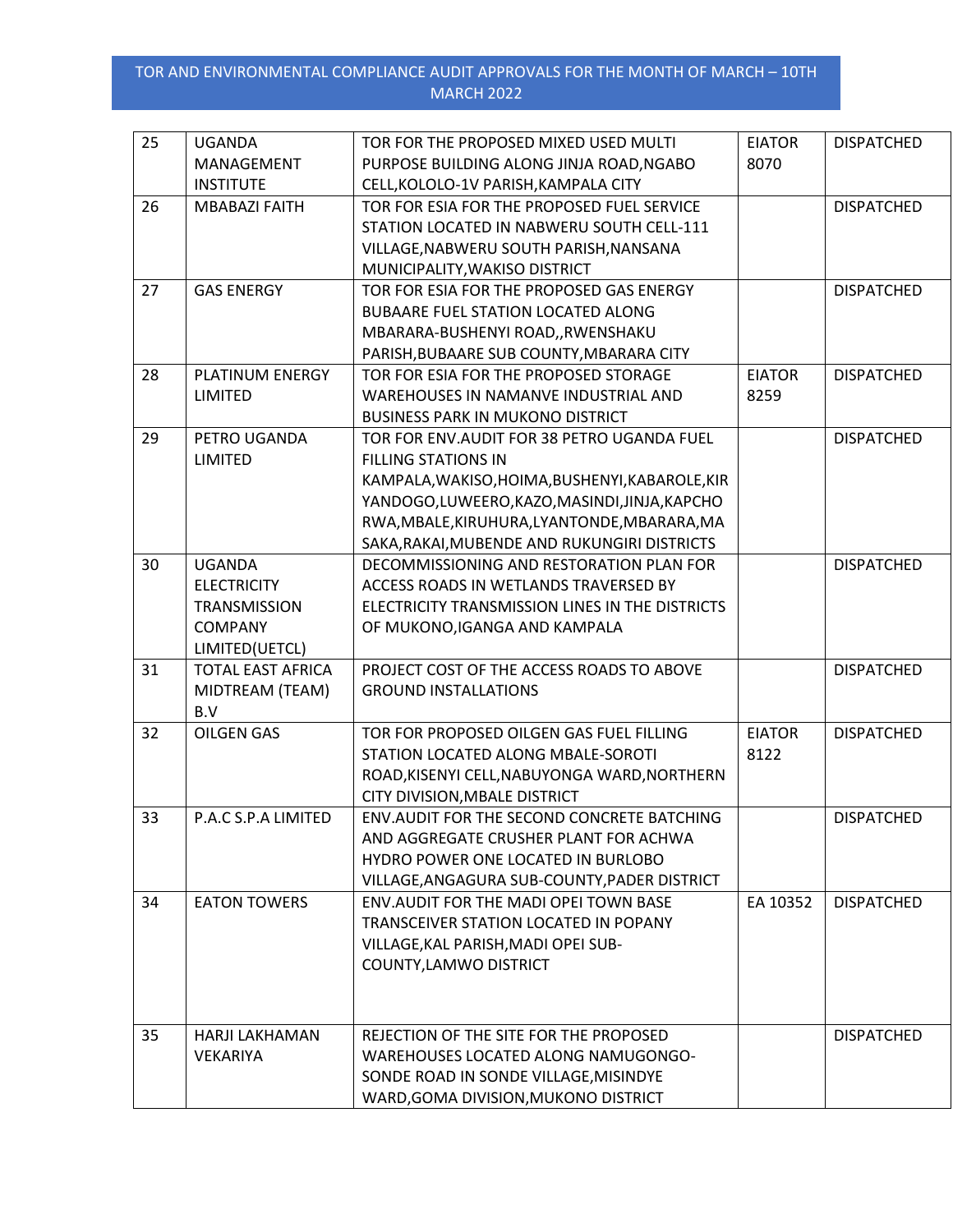| 36 | <b>BILL SANGER</b>                                                                                                  | TOR FOR ESIA FOR THE PROPOSED SAND MINING<br>LOCATED IN SIRINYA VILLAGE, LUGAGA<br>PARISH, KABULASOKE SUB-COUNTY, GOMBA<br><b>DISTRICT</b>                                      | <b>EIATOR</b><br>8216 | <b>DISPATCHED</b> |
|----|---------------------------------------------------------------------------------------------------------------------|---------------------------------------------------------------------------------------------------------------------------------------------------------------------------------|-----------------------|-------------------|
| 37 | <b>ASIIMWE VINCENT</b>                                                                                              | TOR FOR ESIA FOR PRPOSED SAND MINING PROJECT<br>LOCATED IN BUKAKATA VILLAGE, BUKAKATA<br>PARISH, MASAKA DISTRICT                                                                |                       | <b>DISPATCHED</b> |
| 38 | <b>EARL UGANDA</b><br>LIMITED                                                                                       | TOR FOR ESIA FOR THE PROPOSED SAND MINING<br>PROJECT LOCATED IN LUBYA VILLAGE, SSAZI<br>PARISH, BUSIRO COUNTY, WAKISO DISTRICT                                                  |                       | <b>DISPATCHED</b> |
| 39 | <b>STEEMA</b><br><b>TRANSFORMERS AND</b><br>ELECTRICALS (U)LTD                                                      | TOR FOR ESIA FOR PROPOSED WAREHOUSES, STAFF<br>HOUSE&ADMINISTRATION BLOCK LOCATED IN<br>KAZINGA CELL, BWEYOGERERE DIVISION, KIRA<br>MUNICIPAL COUNCIL, WAKISO DISTRICT          | <b>EIATOR</b><br>8129 | <b>DISPATCHED</b> |
| 40 | <b>CHINA STATE</b><br><b>CONSTRUCTION</b><br><b>ENGINEERING</b><br><b>CORPORATION LTD</b>                           | REQUEST FOR NO OBJECTION TO TRANSPORT, DUMP<br>AND USE ROAD CUT TO SPOIL MATERIAL TO LEVEL<br>LAND LOCATED IN KULAMBIRO ZONE, KULAMBIRO<br>WARD, KAWEMPE DIVISION, KAMPALA CITY |                       | <b>DISPATCHED</b> |
| 41 | PRO INDUSTRIES PTE<br>LIMITED                                                                                       | TOR FOR PROPOSED 4.3MW COAL-BASED<br><b>COGENERATION POWER PLANT LOCATED IN</b><br>NDIBULUNGI VILLAGE, KAKABALA<br>PARISH, BUTUNTUMULA SUB-COUNTY, LUWERO<br><b>DISTRICT</b>    | <b>EIATOR</b><br>8094 | <b>DISPATCHED</b> |
| 42 | <b>GIANT STEEL</b><br><b>INDUSTRIES LIMITED</b>                                                                     | TOR FOR THE ESIA FOR PROPOSED EFFLUENT<br>TREATMENT PLANT(ETP) LOCATED ALONG SONDE<br>ROAD IN SONDE INDUSTRIAL AREA, MUKONO<br><b>DISTRICT</b>                                  | <b>EIATOR</b><br>8208 | <b>DISPATCHED</b> |
| 43 | <b>CIPLA QUALITY</b><br><b>CHEMICALS LIMITED</b>                                                                    | TOR FOR THE ENV.AUDIT OF THE PHARMACEUTICAL<br>MANUFACTURING PLANT LOCATED ALONG 1ST RING<br>ROAD, LUZIRA INDUSTRIAL PARK, LUZIRA<br>WARD, NAKAWA DIVISION, KAMPALA CITY        | <b>EATOR</b><br>2758  | <b>DISPATCHED</b> |
| 44 | <b>FOOD AND</b><br><b>NUTRITION</b><br><b>SOLUTIONS LIMITED</b>                                                     | TOR FOR ESIA FOR PROPOSED EXTENSION OF THE<br>MANGO PULP PROCESSING PLANT LOCATED IN PANI<br>VILLAGE, YUMELE PARISH, LONDONGO SUB-<br><b>COUNTY, YUMBE DISTRICT</b>             | <b>EIATOR</b><br>8202 | <b>DISPATCHED</b> |
| 45 | <b>HUTCHINSON</b><br><b>CENTRE RESEARCH</b><br><b>INSTITUTE UGANDA-</b><br><b>UGANDA CANCER</b><br><b>INSTITUTE</b> | TOR FOR ENV. AUDIT FOR THE HUTCHINSON CENTRE<br>RESEARCH INSTITUTE LOCATED IN MULAGO<br>NATIONAL REFFERAL HOSPITAL, KAWEMPE<br>DIVISION, KAMPALA CITY                           |                       | <b>DISPATCHED</b> |
| 46 | KIHUUKYA ESTATES                                                                                                    | ENV.AUDIT FOR THE SAND MINING PROJECT<br>LOCATED AT RWAMATA VILLAGE, MPASANA SUB-<br>COUNTY, KAKUMIRO DISTRICT                                                                  |                       | <b>DISPATCHED</b> |
| 47 | MEJARUDA<br><b>ENTERPRISES CO. LTD</b>                                                                              | TOR FOR ENV. AUDIT FOR THE POLE TREATMENT<br>PLANT LOCATED IN KAKONGORANO                                                                                                       | <b>EATOR</b><br>2624  | <b>DISPATCHED</b> |